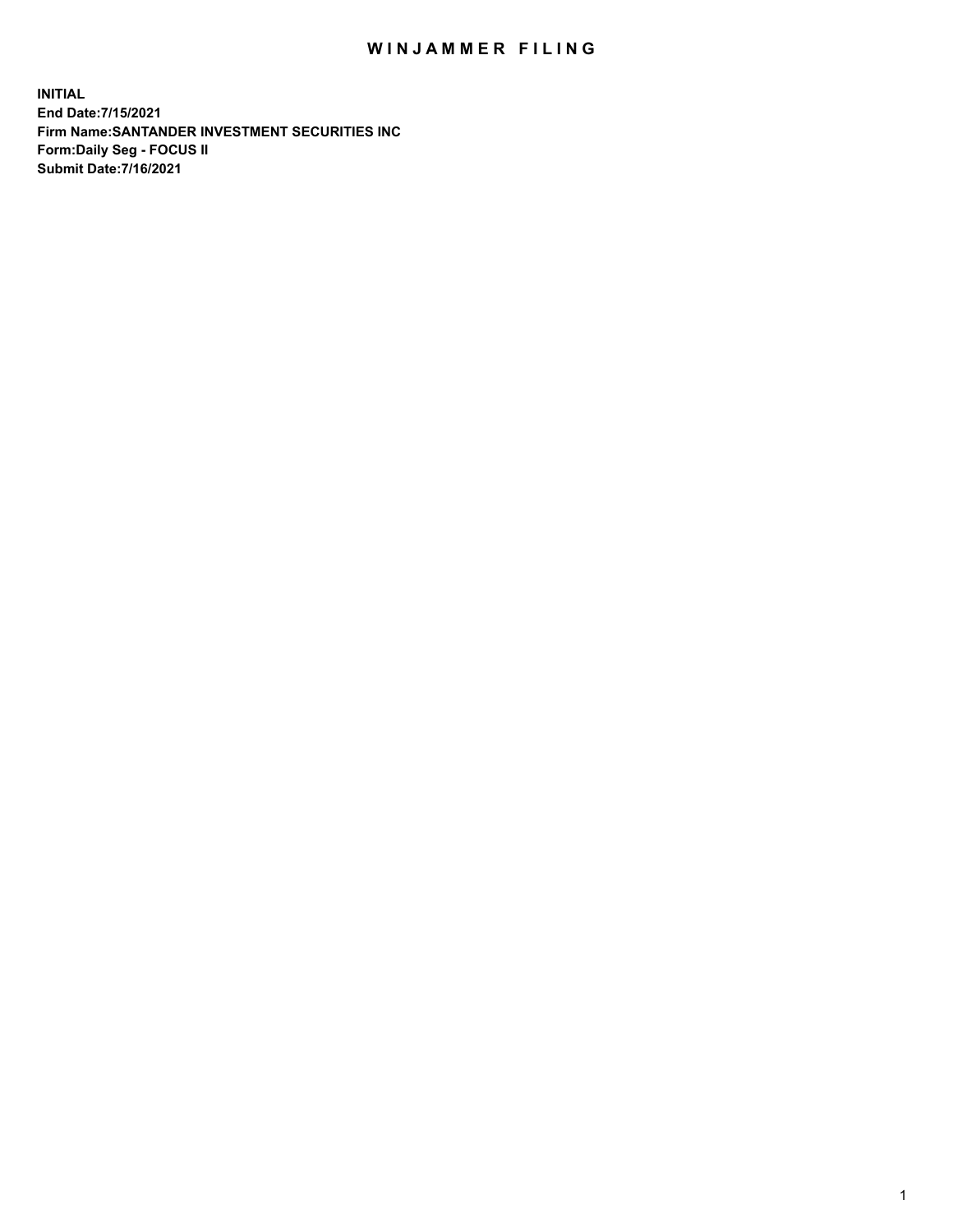**INITIAL End Date:7/15/2021 Firm Name:SANTANDER INVESTMENT SECURITIES INC Form:Daily Seg - FOCUS II Submit Date:7/16/2021 Daily Segregation - Cover Page**

| Name of Company                                                                   | <b>SANTANDER INVESTMENT</b><br><b>SECURITIES INC</b> |
|-----------------------------------------------------------------------------------|------------------------------------------------------|
| <b>Contact Name</b>                                                               | <b>Felix Munoz</b>                                   |
| <b>Contact Phone Number</b>                                                       | (212) 407-4594                                       |
| <b>Contact Email Address</b>                                                      | felix.munoz@santander.us                             |
| FCM's Customer Segregated Funds Residual Interest Target (choose one):            |                                                      |
| a. Minimum dollar amount: ; or                                                    | <u>70,000,000</u>                                    |
| b. Minimum percentage of customer segregated funds required:% ; or                | <u>0</u>                                             |
| c. Dollar amount range between: and; or                                           | 0 <sub>0</sub>                                       |
| d. Percentage range of customer segregated funds required between:% and%.         | 0 <sub>0</sub>                                       |
| FCM's Customer Secured Amount Funds Residual Interest Target (choose one):        |                                                      |
| a. Minimum dollar amount: ; or                                                    | $\frac{0}{0}$                                        |
| b. Minimum percentage of customer secured funds required:%; or                    |                                                      |
| c. Dollar amount range between: and; or                                           | 0 <sub>0</sub>                                       |
| d. Percentage range of customer secured funds required between:% and%.            | 0 <sub>0</sub>                                       |
| FCM's Cleared Swaps Customer Collateral Residual Interest Target (choose one):    |                                                      |
| a. Minimum dollar amount: ; or                                                    | $\overline{\mathbf{0}}$                              |
| b. Minimum percentage of cleared swaps customer collateral required:% ; or        | $\underline{\mathbf{0}}$                             |
| c. Dollar amount range between: and; or                                           | 00                                                   |
| d. Percentage range of cleared swaps customer collateral required between:% and%. | <u>00</u>                                            |

Attach supporting documents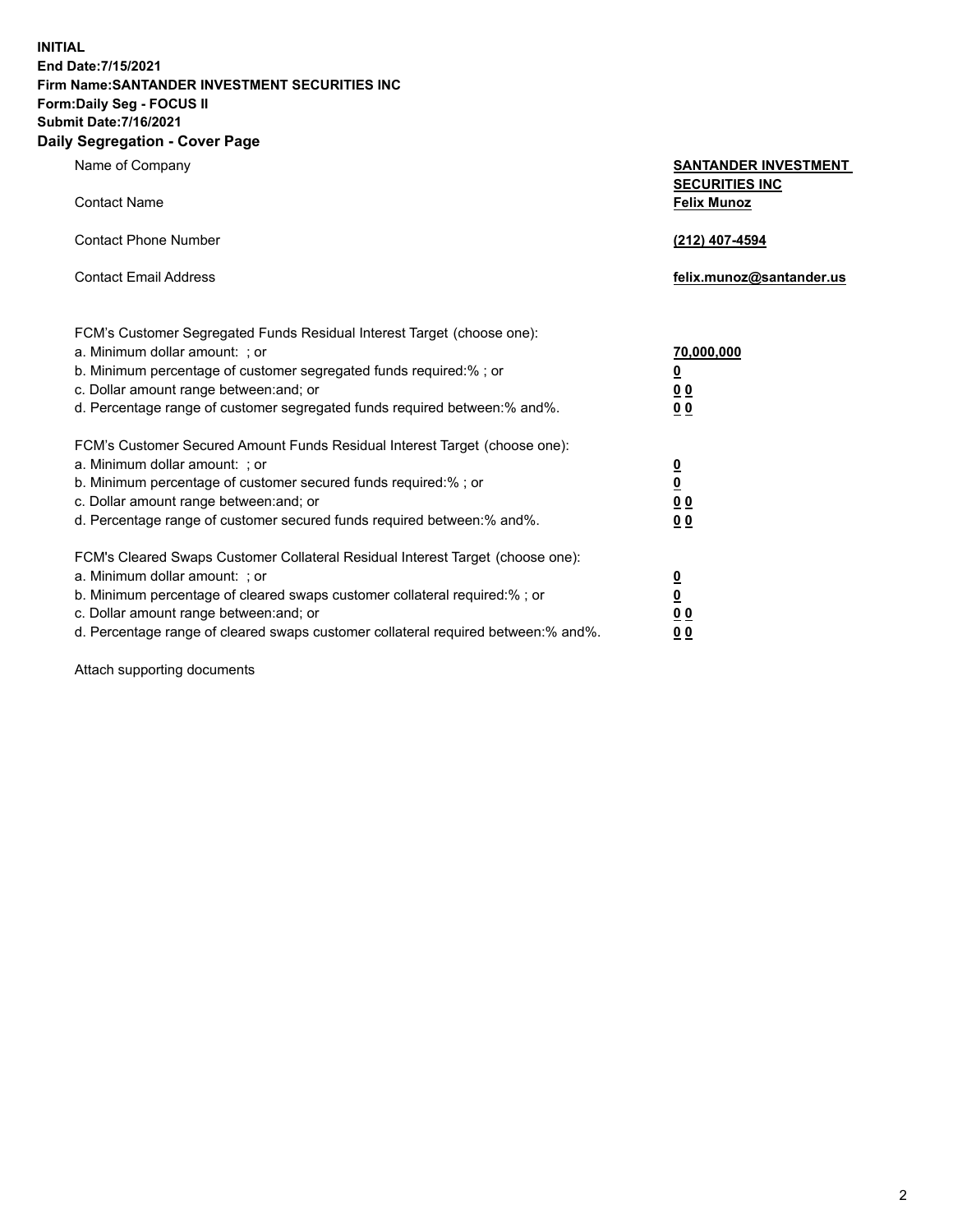**INITIAL End Date:7/15/2021 Firm Name:SANTANDER INVESTMENT SECURITIES INC Form:Daily Seg - FOCUS II Submit Date:7/16/2021 Daily Segregation - Secured Amounts**

|     | Foreign Futures and Foreign Options Secured Amounts                                         |                   |
|-----|---------------------------------------------------------------------------------------------|-------------------|
|     | Amount required to be set aside pursuant to law, rule or regulation of a foreign            | $0$ [7305]        |
|     | government or a rule of a self-regulatory organization authorized thereunder                |                   |
| 1.  | Net ledger balance - Foreign Futures and Foreign Option Trading - All Customers             |                   |
|     | A. Cash                                                                                     | $0$ [7315]        |
|     | B. Securities (at market)                                                                   | $0$ [7317]        |
| 2.  | Net unrealized profit (loss) in open futures contracts traded on a foreign board of trade   | $0$ [7325]        |
| 3.  | Exchange traded options                                                                     |                   |
|     | a. Market value of open option contracts purchased on a foreign board of trade              | $0$ [7335]        |
|     | b. Market value of open contracts granted (sold) on a foreign board of trade                | $0$ [7337]        |
| 4.  | Net equity (deficit) (add lines 1. 2. and 3.)                                               | $0$ [7345]        |
| 5.  | Account liquidating to a deficit and account with a debit balances - gross amount           | $0$ [7351]        |
|     | Less: amount offset by customer owned securities                                            | 0 [7352] 0 [7354] |
| 6.  | Amount required to be set aside as the secured amount - Net Liquidating Equity              | $0$ [7355]        |
|     | Method (add lines 4 and 5)                                                                  |                   |
| 7.  | Greater of amount required to be set aside pursuant to foreign jurisdiction (above) or line | $0$ [7360]        |
|     | 6.                                                                                          |                   |
|     | FUNDS DEPOSITED IN SEPARATE REGULATION 30.7 ACCOUNTS                                        |                   |
| 1.  | Cash in banks                                                                               |                   |
|     | A. Banks located in the United States                                                       | $0$ [7500]        |
|     | B. Other banks qualified under Regulation 30.7                                              | 0 [7520] 0 [7530] |
| 2.  | <b>Securities</b>                                                                           |                   |
|     | A. In safekeeping with banks located in the United States                                   | $0$ [7540]        |
|     | B. In safekeeping with other banks qualified under Regulation 30.7                          | 0 [7560] 0 [7570] |
| 3.  | Equities with registered futures commission merchants                                       |                   |
|     | A. Cash                                                                                     | $0$ [7580]        |
|     | <b>B.</b> Securities                                                                        | $0$ [7590]        |
|     | C. Unrealized gain (loss) on open futures contracts                                         | $0$ [7600]        |
|     | D. Value of long option contracts                                                           | $0$ [7610]        |
|     | E. Value of short option contracts                                                          | 0 [7615] 0 [7620] |
| 4.  | Amounts held by clearing organizations of foreign boards of trade                           |                   |
|     | A. Cash                                                                                     | $0$ [7640]        |
|     | <b>B.</b> Securities                                                                        | $0$ [7650]        |
|     | C. Amount due to (from) clearing organization - daily variation                             | $0$ [7660]        |
|     | D. Value of long option contracts                                                           | $0$ [7670]        |
|     | E. Value of short option contracts                                                          | 0 [7675] 0 [7680] |
| 5.  | Amounts held by members of foreign boards of trade                                          |                   |
|     | A. Cash                                                                                     | 0 [7700]          |
|     | <b>B.</b> Securities                                                                        | $0$ [7710]        |
|     | C. Unrealized gain (loss) on open futures contracts                                         | $0$ [7720]        |
|     | D. Value of long option contracts                                                           | $0$ [7730]        |
|     | E. Value of short option contracts                                                          | 0 [7735] 0 [7740] |
| 6.  | Amounts with other depositories designated by a foreign board of trade                      | $0$ [7760]        |
| 7.  | Segregated funds on hand                                                                    | $0$ [7765]        |
| 8.  | Total funds in separate section 30.7 accounts                                               | $0$ [7770]        |
| 9.  | Excess (deficiency) Set Aside for Secured Amount (subtract line 7 Secured Statement         | $0$ [7380]        |
|     | Page 1 from Line 8)                                                                         |                   |
| 10. | Management Target Amount for Excess funds in separate section 30.7 accounts                 | $0$ [7780]        |
| 11. | Excess (deficiency) funds in separate 30.7 accounts over (under) Management Target          | $0$ [7785]        |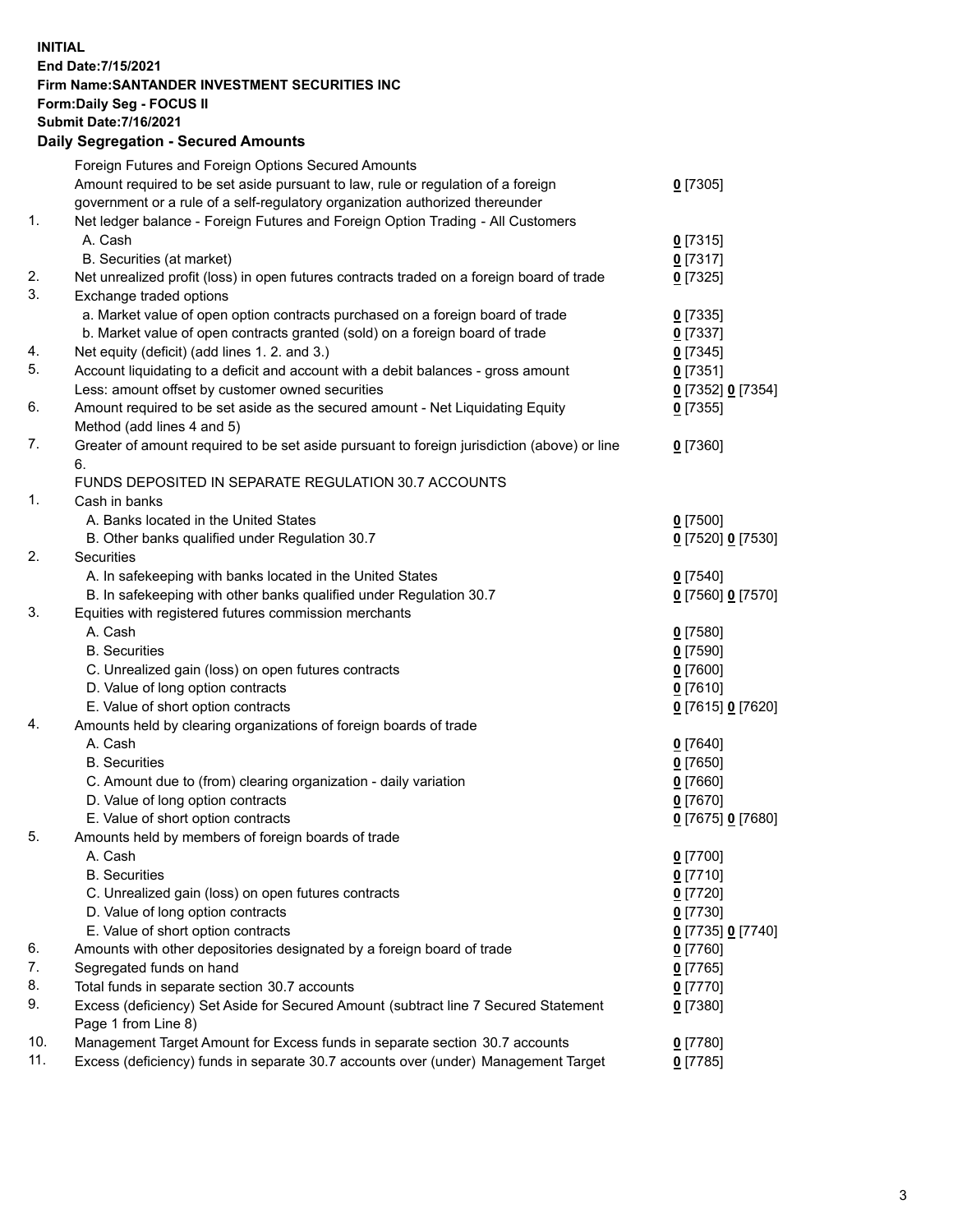| <b>INITIAL</b> |                                                                                            |                      |
|----------------|--------------------------------------------------------------------------------------------|----------------------|
|                | End Date: 7/15/2021                                                                        |                      |
|                | Firm Name: SANTANDER INVESTMENT SECURITIES INC                                             |                      |
|                | Form: Daily Seg - FOCUS II                                                                 |                      |
|                | <b>Submit Date: 7/16/2021</b>                                                              |                      |
|                | Daily Segregation - Segregation Statement                                                  |                      |
|                | SEGREGATION REQUIREMENTS(Section 4d(2) of the CEAct)                                       |                      |
| 1.             | Net ledger balance                                                                         |                      |
|                | A. Cash                                                                                    | 2,380,605,475 [7010] |
|                | B. Securities (at market)                                                                  | $0$ [7020]           |
| 2.             | Net unrealized profit (loss) in open futures contracts traded on a contract market         | -361,519,014 [7030]  |
| 3.             | Exchange traded options                                                                    |                      |
|                | A. Add market value of open option contracts purchased on a contract market                | 36,783,800 [7032]    |
|                | B. Deduct market value of open option contracts granted (sold) on a contract market        | -44,372,577 [7033]   |
| 4.             | Net equity (deficit) (add lines 1, 2 and 3)                                                | 2,011,497,684 [7040] |
| 5.             | Accounts liquidating to a deficit and accounts with                                        |                      |
|                | debit balances - gross amount                                                              | $0$ [7045]           |
|                | Less: amount offset by customer securities                                                 | 0 [7047] 0 [7050]    |
| 6.             | Amount required to be segregated (add lines 4 and 5)                                       | 2,011,497,684 [7060] |
|                | FUNDS IN SEGREGATED ACCOUNTS                                                               |                      |
| 7.             | Deposited in segregated funds bank accounts                                                |                      |
|                | A. Cash                                                                                    | 249,412,268 [7070]   |
|                | B. Securities representing investments of customers' funds (at market)                     | $0$ [7080]           |
|                | C. Securities held for particular customers or option customers in lieu of cash (at        | $0$ [7090]           |
|                | market)                                                                                    |                      |
| 8.             | Margins on deposit with derivatives clearing organizations of contract markets             |                      |
|                | A. Cash                                                                                    | 1,852,785,056 [7100] |
|                | B. Securities representing investments of customers' funds (at market)                     | $0$ [7110]           |
|                | C. Securities held for particular customers or option customers in lieu of cash (at        | $0$ [7120]           |
| 9.             | market)<br>Net settlement from (to) derivatives clearing organizations of contract markets |                      |
| 10.            | Exchange traded options                                                                    | -10,734,340 [7130]   |
|                | A. Value of open long option contracts                                                     | 36,783,800 [7132]    |
|                | B. Value of open short option contracts                                                    | 44,372,577 [7133]    |
| 11.            | Net equities with other FCMs                                                               |                      |
|                | A. Net liquidating equity                                                                  | $0$ [7140]           |
|                | B. Securities representing investments of customers' funds (at market)                     | $0$ [7160]           |
|                | C. Securities held for particular customers or option customers in lieu of cash (at        | $0$ [7170]           |
|                | market)                                                                                    |                      |
| 12.            | Segregated funds on hand                                                                   | $0$ [7150]           |
| 13.            | Total amount in segregation (add lines 7 through 12)                                       | 2,083,874,207 [7180] |
| 14.            | Excess (deficiency) funds in segregation (subtract line 6 from line 13)                    | 72,376,523 [7190]    |
| 15.            | Management Target Amount for Excess funds in segregation                                   | 70,000,000 [7194]    |
| 16.            | Excess (deficiency) funds in segregation over (under) Management Target Amount             | 2,376,523 [7198]     |
|                | Excess                                                                                     |                      |